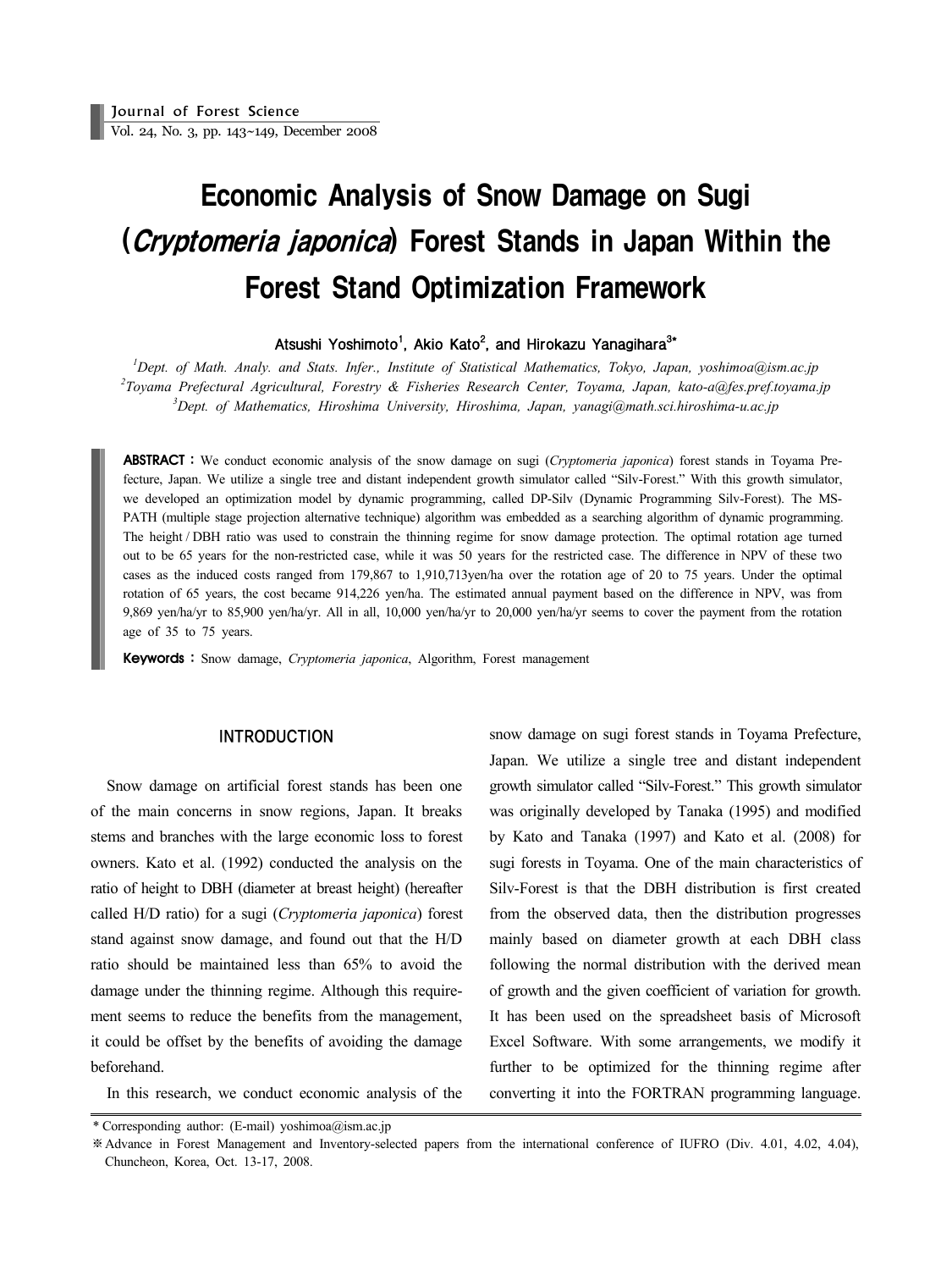With this growth simulator, we develop an optimization model by dynamic programming, called DP-Silv (Dynamic Programming Silv-Forest). The MS-PATH (multiple stage projection alternative technique) algorithm is embedded as a searching algorithm of dynamic programming. The H/D ratio is used to constrain the thinning regime for snow damage protection. The paper is organized as follows. In the second section, the MS-PATH algorithm is mathematically elaborated. In the third section, we conduct economic analysis on the snow damage, then some concluding remarks are provided in the last section.

### Dynamic Programming Specification

The dynamic programming approach has been developed and extensively applied for optimizing thinning regimes (Arimizu, 1958a, b; Amidon and Akin, 1968; Schreuder, 1971; Kilkki and Väisänen, 1970; Adams and Ek, 1974; Brodie et al., 1978; Brodie and Kao, 1979; Chen et al., 1980; Martin and Ek, 1981; Riitters et al., 1982; Brodie and Haight, 1985; Haight et al., 1985; Valsta and Brodie, 1985; Arthand and Klemperer, 1988; Torres and Brodie, 1990). However, as forest stand growth models were developed with growth complexity, the dynamic programming approach became inefficient for optimization due to vast increase in dimensionality for the state description of iteration called the curse of dimensionality.

While the curse of dimensionality had been the main problem for these early applications of dynamic programming. Paredes and Brodie (1987) introduced a new searching algorithm called PATH (Projection Alternative Technique) within the framework of both network theory and the theory of the Lagrange multipliers to resolve the problem. Their derivation of the algorithm was somewhat ad-hoc with difficulty of searching for optimal values of Lagrange multipliers. With the concept of calculus of variation, Yoshimoto et al. (1988) introduced a new derivation of the algorithm, and pointed out the shortcoming of PATH in considering a long-term effect of thinning activities on the objective function. They developed the MS-PATH (Multiple Stage PATH) algorithm to overcome the problem by considering all possible future path combination. The recent application of MS-PATH can be found in Yoshimoto and Marušák (2007). In what follows, we elaborate the algorithm.

Let  $x(t)$  be a state variable representing a forest stand at time  $t$ , and  $\dot{x}(t)$  be its first derivative with respect to time *t*. Introducing a marginal function,  $\pi(\cdot)$ , of the objective for the management, say, the net present value of the profits, over time, the objective is to maximize its integral from the initial state (plantation),  $x_0$  at time  $t_0$ , to the ending state (final harvest)  $x_n$  at time  $t_n$  with respect to a control variable, *x*̇(*t*).

$$
\max_{\{\dot{x}(t)\}} J = \int_{t_0}^{t_n} \pi(x(t), \dot{x}(t), t) dt
$$
  

$$
x(t_0) = x_0
$$
  

$$
x(t_n) = x_n
$$
 (1)

In the thinning management problem, thinning intensity,  $T(t)$  at time  $t$  is of the major concern, and controls  $x(t)$  and  $\dot{x}(t)$ , so that the control variable can be replaced by thinning, *T*(*t*),

$$
\max_{\{T(t)\}} J = \int_{t_0}^{t_n} \pi(x(t), T(t)) dt
$$
  

$$
x(t_0) = x_0
$$
  

$$
x(t_n) = x_n
$$
 (2)

Converting the objective function into the discrete thinning problem with thinning at age of  $t$  ( $t = t_0, t_1, \dots, t_n$ ) *tn*), we have,

$$
\max_{\{T(t_i)\}} J = \sum_{i=1}^n \int_{t_{i-1}}^{t_i} \pi(x(t) | T(t_{i-1})) dt
$$
  

$$
x(t_0) = x_0
$$
  

$$
x(t_n) = x_n
$$
 (3)

Introducing the integrand of  $\Pi(x(t_i) | T(t_{i-1})) = \int_0^{t_i} \pi(x(\tau)) | T(t_{i-1})|$  $T(t_{i-1})$ )*d*  $\tau$ , the objective function of equation becomes,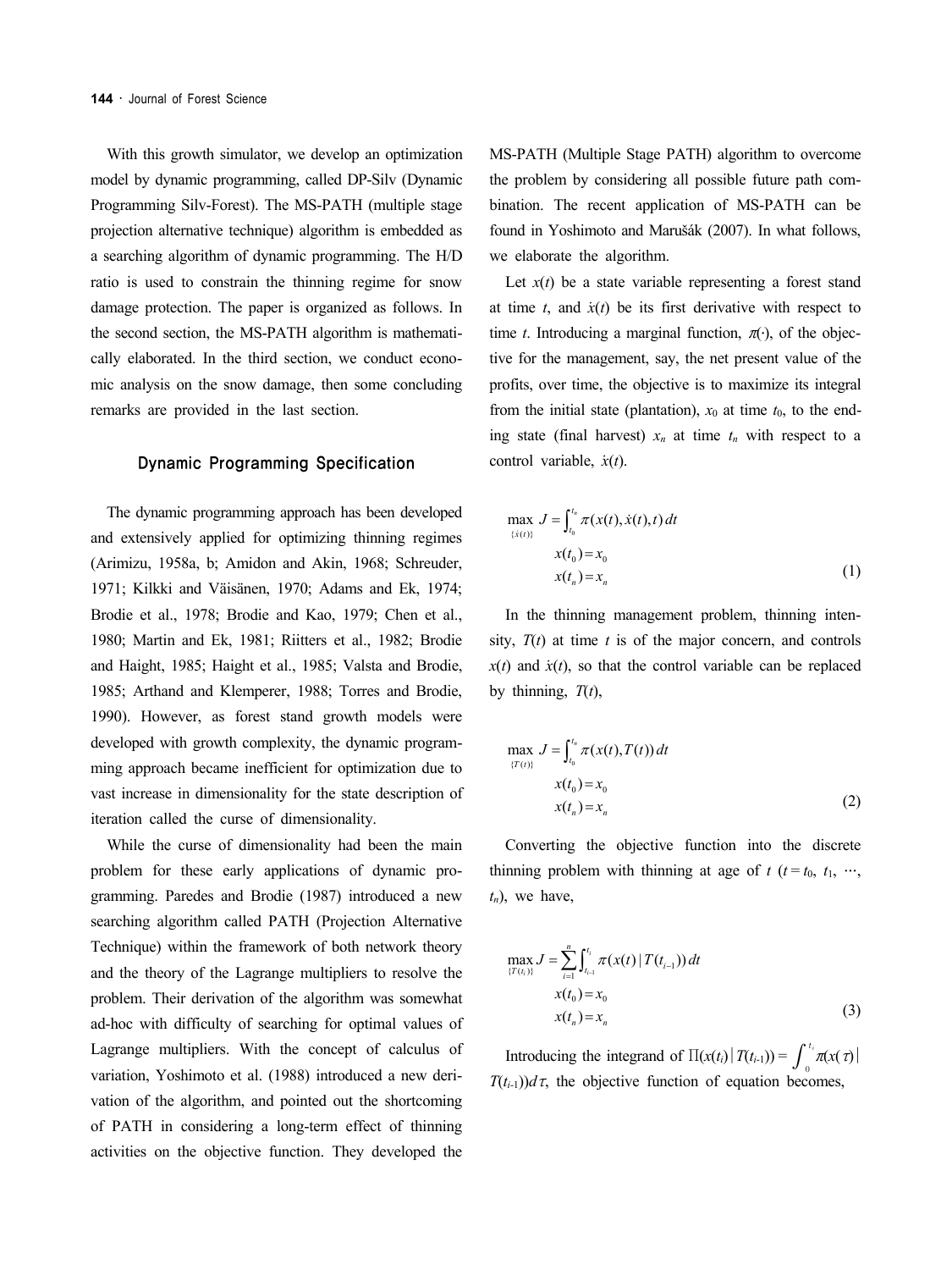$$
\max_{\{T(t_i)\}} J = \sum_{i=1}^n \int_{t_{i-1}}^{t_i} \pi(x(t) | T(t_{i-1})) dt
$$
  
= 
$$
\sum_{i=1}^n \{ \Pi(x(t_i) | T(t_{i-1})) - \int_0^{t_{i-1}} \pi(x(t) | T(t_{i-1})) dt \} (4)
$$

Let us introduce the contribution value function,  $\Pi^{T}(T(t_{i}))$ , of thinning,  $T(t_i)$ , which satisfies the following,

$$
\int_0^{t_i} \pi(x(t) | T(t_i)) dt = \Pi(x(t_i) | T(t_{i-1})) - \Pi^T(T(t_i))
$$
 (5)

The first term of the right-hand side is the contribution value of a forest stand,  $\Pi(\cdot)$ , at time  $t_i$  after having thinning  $T(t_{i-1})$  at time  $t_{i-1}$  and the second term is the amount taken by thinning  $T(t_i)$  at time  $t_i$ . As a result, the difference is the contribution value of a stand just after having thinning at time  $t_i$ . With equation (5), equation (4) becomes.

$$
\max_{\{T(t_i)\}} J = \sum_{i=1}^n \{ \Pi(x(t_i) | T(t_{i-1})) - \int_0^{t_{i-1}} \pi(x(t) | T(t_{i-1})) dt \}
$$
  
= 
$$
\sum_{i=1}^n \{ \Pi(x(t_i) | T(t_{i-1})) + \Pi^T(T(t_{i-1})) - \Pi(x(t_{i-1}) | T(t_{i-2})) \}
$$
(6)

Note that only the first two terms on the right-hand side have affects from thinning, *T*(*ti*).

With one stage look-ahead search in the PATH algorithm (Paredes & Brodie, 1987), the following optimality equation is obtained.

$$
f_i^* = \max_{\{T_{i-1}\}} \{f_i(T_{i-1})\}
$$
  

$$
f_i(T_{i-1}) = \Pi_i(T_{i-1}) + \Pi^T(T_{i-1}) - \Pi_{i-1}^* + f_{i-1}^*
$$
 (7)

where  $T_i = T(t_i)$ ,  $\Pi_i(T_{i-1}) = \Pi(x(t_i) | T(t_{i-1}))$ ,  $\Pi^T(T_i) = \Pi^T(T(t_i))$ ,  $\prod_{i}^{*} = \prod_{i}(\overline{T}_{i-1}^{*})$ , and  $\overline{T}_{i}^{*}$  is an optimal thinning intensity at time *ti*. Considering influence of thinning over multiple periods by MS-PATH, the optimality equation of MS-PATH becomes,

$$
f_i^* = \max_{(T_{i,i-j},j)} \{f_{i,i-j}(T_{i,i-j})\}
$$
  

$$
f_{i-j}^i(T_{i,i-j}) = \Pi_i(T_{i,i-j}) + \Pi^T(T_{i,i-j}) - \Pi_{i-j}^* + f_{i-j}^*
$$
 (8)

This is to search for an optimal thinning intensity as well as an optimal elapse of the stage, *j*, from the (*i*-*j*)-th stage for two sequential thinning over multiple stages. Note that  $T_{i,i-j}$  is thinning intensity at time  $t_{i-j}$  with the elapse of the stage *j* from the *i*-th stage,  $\Pi_i(T_{i,i-j})$  is the contribution value of a forest stand at time *ti* after having thinning  $T_{i,i,j}$  at time  $t_{i,j}$ ,  $\prod^{T}(T_{i,i,j})$  is the contribution value of thinning  $T_{i,i-j}$  implemented at time  $t_{i-j}$ ,  $j^*$  is an optimal elapse of the stage from the *i*-th stage,  $T^*_{i,i-j}$  is an optimal thinning intensity at time  $t_{i-j}$  targeting time  $t_i$ ,  $\prod_{i=1}^{i}$  $(T^*_{i,i,j^*})$ , is the contribution value of a forest stand at time  $t_i$  after having an optimal thinning intensity  $\overline{T}^*_{i,i,j^*}$  at time  $t_{i,j}$ <sup>\*</sup> with an optimal elapse of the stage  $j^*$ . The algorithm searches for an optimal solution by maximizing the sum of the contribution value of a forest stand and thinning.

#### Analysis

Regarding the growth simulator of Silv-Forest, we implemented the following modification. First we utilized the relative taper curve function to estimate volume of a tree by every 1/10 segmentation of a tree. Second, since the original Silv-Forest did not consider self-thinning, we embedded it to the model.

The taper curve function is to estimate the *i*-10 th relative diameter size,  $D_i$  to DBH, by the following empirical polynomial function of a relative height, *xi*, with all parameters estimated as a function of the corresponding DBH and height, so that at each DBH class one unique taper curve is derived.

$$
D_i = a_1 \cdot x_i + a_2 \cdot x_i^2 + a_3 \cdot x_i^3 + a_4 \cdot x_i^{20} \qquad i = 1,...,10
$$
 (9)

Each parameter is a function of DBH and height defined by the following bilinear form.

$$
a_i = b_0^i + b_1^i \cdot H_j + b_2^i \cdot DBH_j + b_3^i \cdot H_j^2 + b_4^i \cdot H_j \cdot DBH_j
$$
  
+ 
$$
b_5^i \cdot DBH_j^2
$$
 (10)

Converting these equations into the framework of the estimated generalized least square (EGLS) estimation (see Vonesh and Carter, 1987), we have the following statisti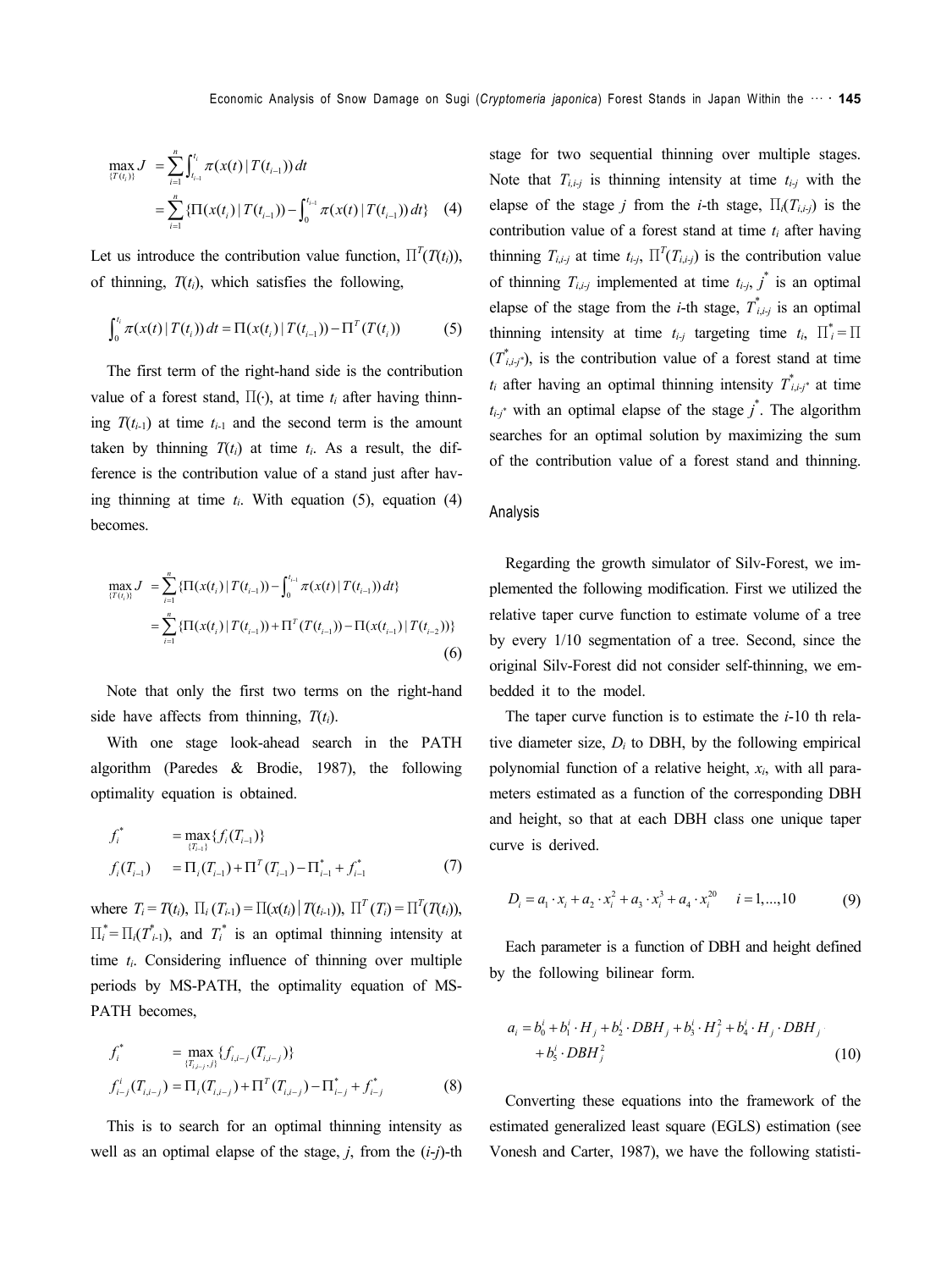cal formulation for the *j*-th taper data.

$$
\mathbf{y}_{j} = \mathbf{X}_{j} \beta_{j} + \varepsilon_{j} \quad (j = 1, ..., n),
$$
  
\n
$$
\beta_{j} = \Xi' \mathbf{a}_{j} + \nu_{j} \quad (11)
$$

This results in the following for the final estimation.

$$
\mathbf{y}_{j} = \mathbf{X}_{j} \Xi' \mathbf{a}_{j} + \mathbf{X}_{j} \nu_{j} + \varepsilon_{j} \quad (j = 1, ..., n),
$$
 (12)

where

- $y_i$  :  $p_i \times 1$  vector of repeated measurements from stem analysis for diameter of the *j*-th taper data,
- $X_i$ :  $p_i \times q$  within-individual design matrix of relative height of the *j*-th taper data,
- β*<sup>j</sup>* : *q* × 1 random regression coefficient of the *j*-th taper data corresponding to the above  $\{a\}$ ,
- $\varepsilon_i$  :  $p_i \times 1$  within-individual error vector  $\varepsilon_i \sim i.d.E[\varepsilon_i]$ ,  $Cov[\varepsilon_j] = \sigma^2 \mathbf{I}_{p_j}$
- $\Xi$ :  $k \times q$  mean parameter matrix corresponding to the



Fig. 1. Fitted results of the relative taper curve.

**Table 1.** Estimated results for the relative taper curve

above {*b*}

- $\mathbf{a}_i$  :  $k \times 1$  vector of between-individual explanatory variables of DBH and height of the *j*-th taper data,
- $v_j$  : *q* × 1 between-individual error vector  $v_j \sim i.d.E[v]$  $j = 0$ ,  $Cov[v_j] = \Delta$ .

We used the data from the stem analysis to estimate coefficients. Figure 1 shows the fitted results of the estimation with the results in Table 1.

The second modification is to incorporate a function of self-thinning into the growth model. The following is the relationship of the number of trees and individual average volume estimated with the use of the above relative taper curve.

$$
\frac{1}{N} = \frac{1}{N0} - \frac{\nu}{3470592 \cdot N0^{0.9184}}
$$
(13)

where *N* is the current number of trees, *N*0 is the initial number of trees of plantation and *v* is the average individual tree volume at the current.

One variant of sugi called Kawaidani sugi was considered for the analysis. This is a typical variant in Toyama, Japan. The stand age was 15 years old with average DBH of 14.41 cm, average height of 9.39 m, average tree volume of  $0.079$  m<sup>3</sup> and TPH (trees/ha) of 2001. The main growth component of Silv-Forest is that it deals with the DBH distribution and its dynamics by the transition probability matrix derived from the induced normal distribution of a tree DBH growth. Figure 2 shows the DBH distribution and its dynamics without any thinning over 55 year time horizon. The control variables for optimization were thinning timing, thinning intensity, and thinn-

|                | $b^{\imath}_{0}$ | b.       | $v_{\alpha}$ | $\upsilon_{2}$ | b,       | $b^i$    |
|----------------|------------------|----------|--------------|----------------|----------|----------|
| $a_1$          | 0.937            | 0.516    | $-0.592$     | 0.004          | $-0.032$ | 0.034    |
| $a_2$          | 0.891            | $-0.944$ | 1.064        | $-0.059$       | 0.190    | $-0.144$ |
| $a_3$          | 0.277            | 0.639    | $-0.916$     | 0.034          | $-0.117$ | 0.099    |
| a <sub>4</sub> | $-0.145$         | $-0.042$ | 0.117        | $-0.026$       | 0.067    | $-0.044$ |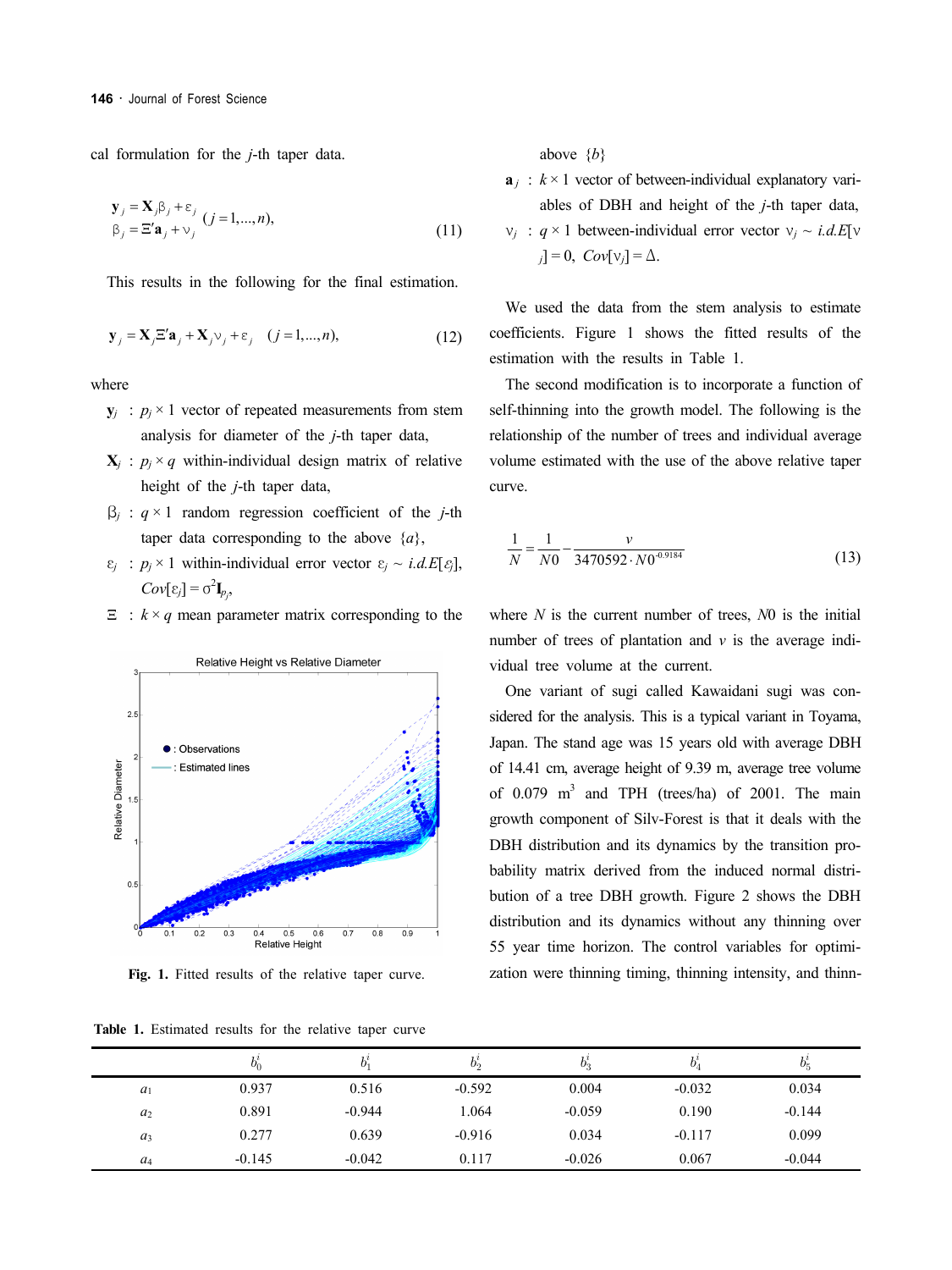

**Fig. 2.** DBH distribution and dynamics.

**Table 2.** Log price as a function of DBH for 4m size log

| Range of Top Diameter<br>of $Log (cm)$ | Grade of Log   | Price $(Yen/m^3)$ |  |
|----------------------------------------|----------------|-------------------|--|
| $10-13$                                | 0              | 9,714             |  |
| $14 - 18$                              | 1              | 9,792             |  |
| $14 - 18$                              | $\overline{2}$ | 9,792             |  |
| $20 - 28$                              | 1              | 18,943            |  |
| $20 - 28$                              | 2              | 13,264            |  |
| 30-38                                  | 1              | 23,464            |  |
| 30-38                                  | $\overline{c}$ | 23,464            |  |
| $40 - 100$                             | 1              | 25,659            |  |
| 40-100                                 | 2              | 25,659            |  |

Note: Grade of log is determined by the position of log produced from a tree. "1" means the 1st log from the bottom of a tree, and the rest is the 2nd grade with small diameter as 0 grade

ing method (thinning from below, thinning from above, or proportional thinning).

With 1% discount rate and 8,000 yen/ $m<sup>3</sup>$  for felling costs, we searched for an optimal thinning regime to maximize the net present value of all returns from thinning and final harvesting. Since our optimization model is discrete, we applied 5 trees as an interval of thinning intensity and 5 years as an interval of thinning timing in the searching process of DP. The benefits were based on the price of logs produced from trees. We used the price data on log as a function of the top diameter of log at the log auction market in Toyama shown in Table 2. As can be seen from the table, the price changes not only by the top



**Fig. 3.** NPV of the optimal solution.

diameter size, but also by the grade of log determined on the basis of the position of log cut. The H/D ratio was calculated by  $100(\overline{H}/\overline{D})$  by adjusting the dimension of each estimate, where  $\overline{H}$  and  $\overline{D}$  are the average height (m) and DBH (cm) of a forest stand.

We considered two cases for optimization. One was without any H/D ratio requirement, and the other is with the ratio less than or equal to 65% at the thinning and felling periods by

$$
100 \cdot \frac{\overline{H}_n(m)}{\overline{DBH}_n(cm)} \le 65
$$
\n
$$
\overline{H}_n : \text{Average height at the } n\text{-th stage}
$$
\n
$$
\overline{DBH}_n : \text{Average DBH at the } n\text{-th stage}
$$
\n(14)

The difference in the objective value from these two cases was regarded as a cost induced by the H/D ratio requirement for snow damage protection. Figure 3 shows the optimal net present value over different rotation age under two cases. The gray "x" symbol represents a solution without the H/D ratio requirement, while the black "x" is with the requirement. From these outcomes, the optimal rotation age turns out to be 65 years for the first case, while 50 year rotation age was for the restricted case. The difference in NPV, *C<sub>SD</sub>*, ranged from 179,867 to 1,910,713 yen/ha for the rotation age of 20 to 75 years. Sudden change was observed for 25 and 30 year rotation. Under the optimal rotation of 65 years, the cost became 914,226 yen/ha as in Figure 4.

The above difference was calculated based on different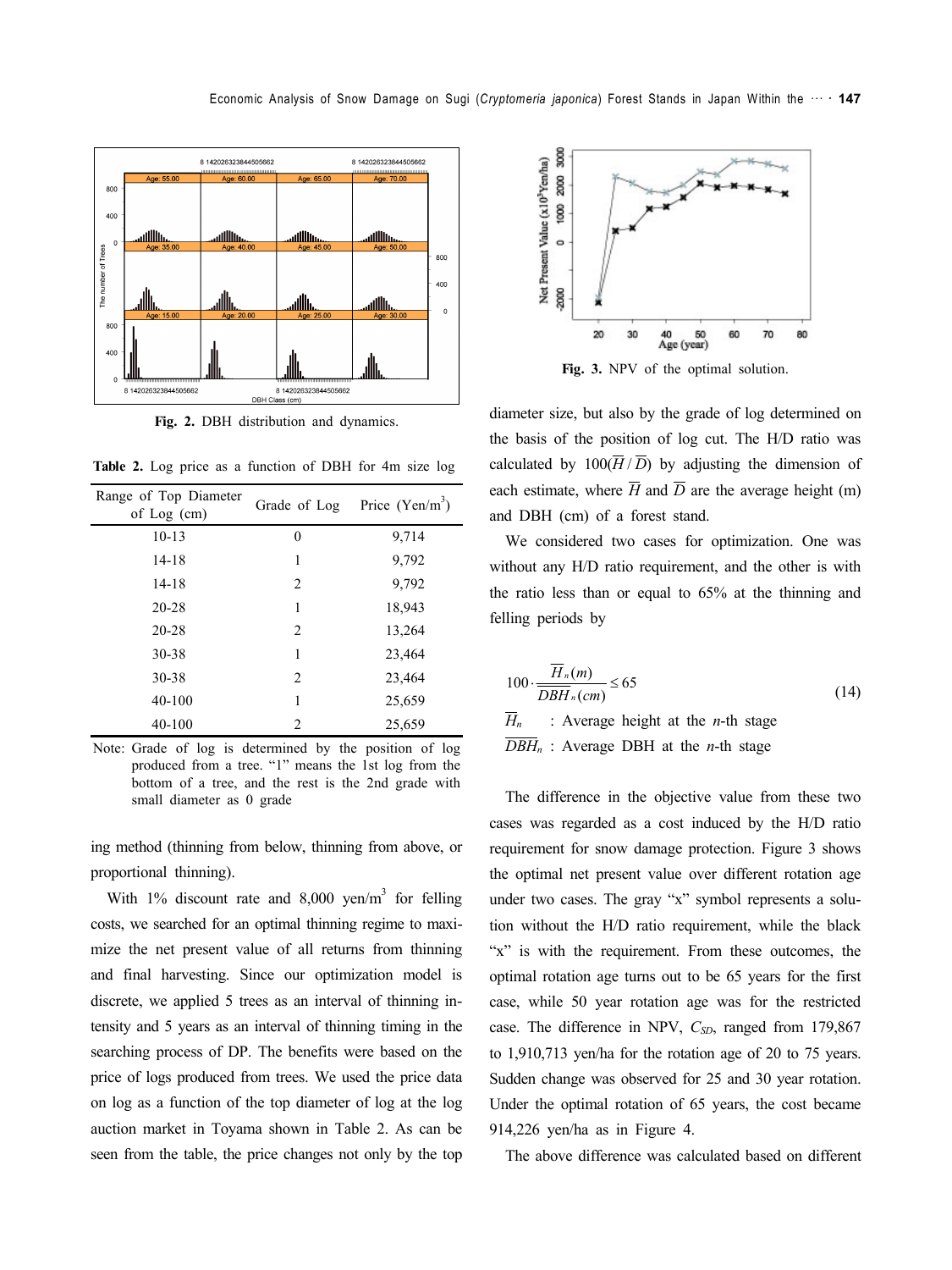

**Fig. 4.** Difference in NPV.

**Table 3.** Annual payment under different rotation age

| Rotation Age | Annual Payment(yen/ha/yr) |
|--------------|---------------------------|
| 20           | 9869                      |
| 25           | 85900                     |
| 30           | 60385                     |
| 35           | 20626                     |
| 40           | 15060                     |
| 45           | 12102                     |
| 50           | 10416                     |
| 55           | 10503                     |
| 60           | 19075                     |
| 65           | 19006                     |
| 70           | 17723                     |
| 75           | 16758                     |

rotation length, so that the following annual payment was used to compare the results.

$$
C_{SD} = AP_r \frac{1 - \left(\frac{1}{1+r}\right)^T}{1 - \left(\frac{1}{1+r}\right)}
$$
\n(15)

where

*CSD* : Induced cost for snow damage protection

*APT* : Annual payment

*T* : Rotation age

 $r$  : Interest rate  $(1\%)$ 

Table 3 shows the resultant annual payment under different rotation ages. As was observed in Figure 4, annual payment was the largest for the rotation age of 25 years. It ranged from 9,869 yen/ha/yr of the rotation age

20 years to 85,900 yen/ha/yr of the age 25 years. At the optimal rotation age for the restricted case, it was 10,416 at age 50 years. More or less, 10,000 yen/ha/yrto 20,000 yen/ha/yr seemed to cover the payment from the rotation age of 35 to 75 years.

#### **CONCLUSIONS**

In this paper, we conducted cost evaluation of the snow damage protection through the optimization framework for the forest stand management of sugi forests. If the induced costs by the snow protection management scheme becomes more than the expected cost of snow damage on the forest management, we would stay with the optimal thinning regime without considering snow damage protection into the management scheme. If not, it would be better off for the forest manager to maintain the optimal regime under the snow protection scheme. In the analysis, we utilized the height-DBH ratio for the management scheme against snow damage for the cost evaluation of snow damage. The previous study indicated that the H/D ratio should be maintained less than or equal to 65% against snow damage, so that we used this requirement as a constraint into the optimization framework.

Our experimental analyses showed first that the optimal rotation age was 65 years for the unrestricted case, while 50 year rotation age was for the restricted case. The difference in NPV of these two cases as the induced costs ranged from 179,867 to 1,910,713 yen/ha over the rotation age of 20 to 75 years. Under the optimal rotation of 65 years, the cost became 914,226 yen/ha. In order to reduce an effect of different length of the rotation age, annual payment was next calculated based on the difference in NPV. The largest was 85,900 yen/ha/yr of the age 25 years, while the smallest was 9,869 yen/ha/yr of the rotation age 20 years. At the optimal rotation age of 50 years for the restricted case, it was 10,416. All in all, 10,000 yen/ha/yr to 20,000 yen/ha/yr seemed to cover the payment from the rotation age of 35 to 75 years.

Although the results indicated here are limited to the